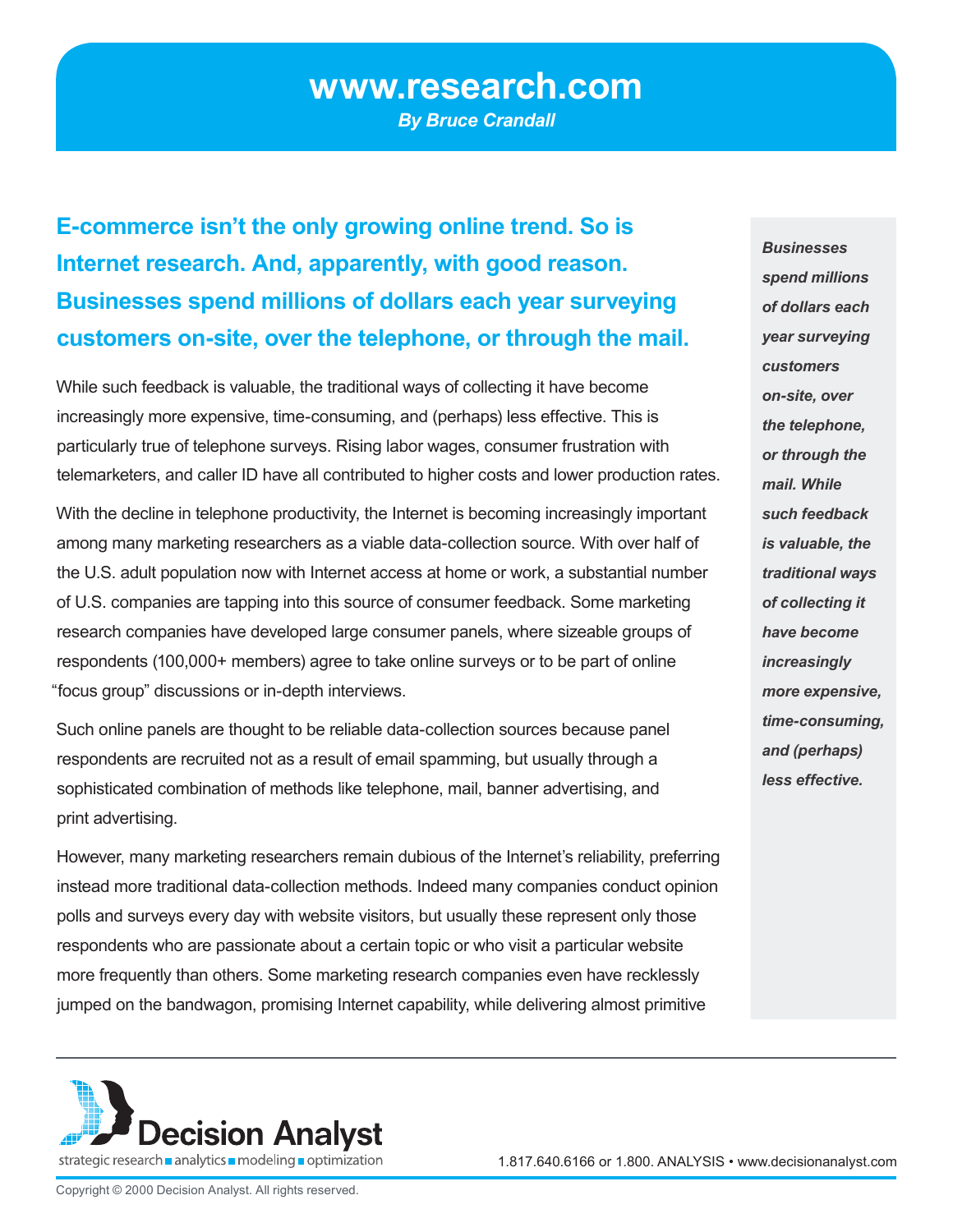

survey programming and questionable respondent samples. This, along with a potential demographic bias of Internet users (i.e., typically younger, better educated, and more affluent), has contributed to the skepticism about Internet research.

While the Internet has its skeptics, there are strong reasons for considering it:

# *Internet Panels Allow for Large, Accessible, and Representative Respondent Samples*

When respondent panels surpass hundreds of thousands of members, they allow researchers to overcome the Internet skew of younger, bettereducated, and more-affluent users. The large pool of respondents allows for demographically balanced, representative probability samples to be drawn.

### *Depth and Breadth of Quantitative Surveys*

The Internet allows a wide range of surveys to be fielded, including new product concept and advertising concept testing; awareness, trial, and usage (ATU);

satisfaction; and segmentation, among others. Sounds, images, and video can also be incorporated into online surveys, enhancing the quality of product and advertising testing.

### *Qualitative Depth in a Quantitative Survey*

The nature of Internet research, a methodology that allows respondents time to consider and quickly type in their answers, lends itself well to yielding almost qualitative depth from open-ended questions. Respondents can think through open-ended questions and type in as much information as they wish, offering it firsthand rather than through an interviewer.

### *Lower Cost*

Internet surveys usually cost less than telephone studies and less than mall intercept. Even qualitative (interactive) research conducted over the Internet such as focus groups, in-depth interviews, or brainstorming sessions—typically costs less than its in-person counterparts.

#### *Faster Turnaround*

Internet studies are often faster than other quantitative surveys, due to the shorter data-collection cycle. However, while almost instant access to thousands of respondents is possible, a minimum window of time is necessary to randomly select from a base of qualified respondents. By cutting off data collection too quickly, the sample may become biased because it represents only those who discover the online survey first rather than those who might also qualify, but who may access the Internet less often or only at certain times of the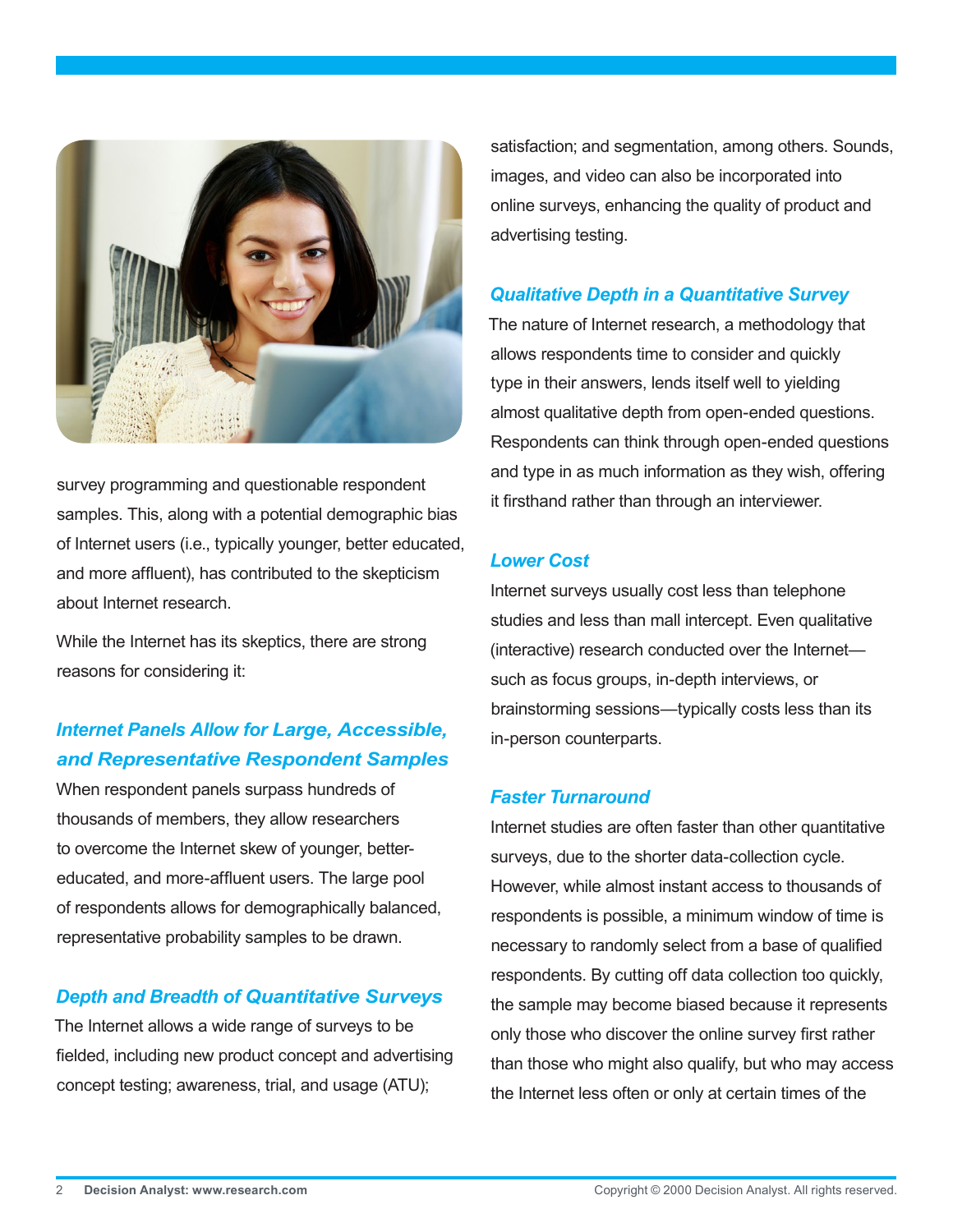week (or who may live in an earlier time zone and are, thus, more apt to see it before those in other, "later" time zones).

### *Quick Access to Data*

As in computer-aided telephone interviewing (CATI), data from Internet surveys is available for review immediately following data collection. In fact, survey results can even be viewed online in real time as respondents complete the questionnaires. Also like CATI, the data is available in topline or marginal format; but unlike CATI, open-ended responses in the form of "verbatim comments" can also be produced immediately after data collection.

# Which Internet Research?

While online consumer research can be an effective data-collection method, not all Internet research is the same. Nor are the companies that supply it. So what should one look for in a company if he or she is considering Internet research? Besides the normal criteria used to select a marketing research supplier, here are a few other things to keep in mind:

### *Large Online Consumer Panels*

As mentioned earlier, a large online panel provides the safest, most reliable data because the large pool of respondents allows for demographically balanced, representative, and/or probability samples to be drawn. However, one should always check how panel members are recruited (hopefully through a number of avenues), how often they're surveyed, and how they're compensated. For instance, those respondents

who take more than two or three surveys a year for a given product category may lose their "amateur status," becoming insiders and, thus, biasing the survey results.

Moreover, overworked and undercompensated respondents can become less willing to offer genuine opinions and often drop out of a panel completely. Since sampling reliability is key, how a marketing research firm recruits its panel members, how it treats them, and how often it uses them all go a long way toward producing reliable results.

## *Variety Of Data-Collection Methods*

Anyone searching for an Internet research partner should look at the company's track record and ability to use multiple quantitative and qualitative data-collection methods, such as telephone, mail, mall and on-site intercepts, focus groups, in-depth interviews, etc. A company's core competence in a variety of traditional research techniques and methodologies says, at the very least, that it can probably conduct Internet research credibly as well.